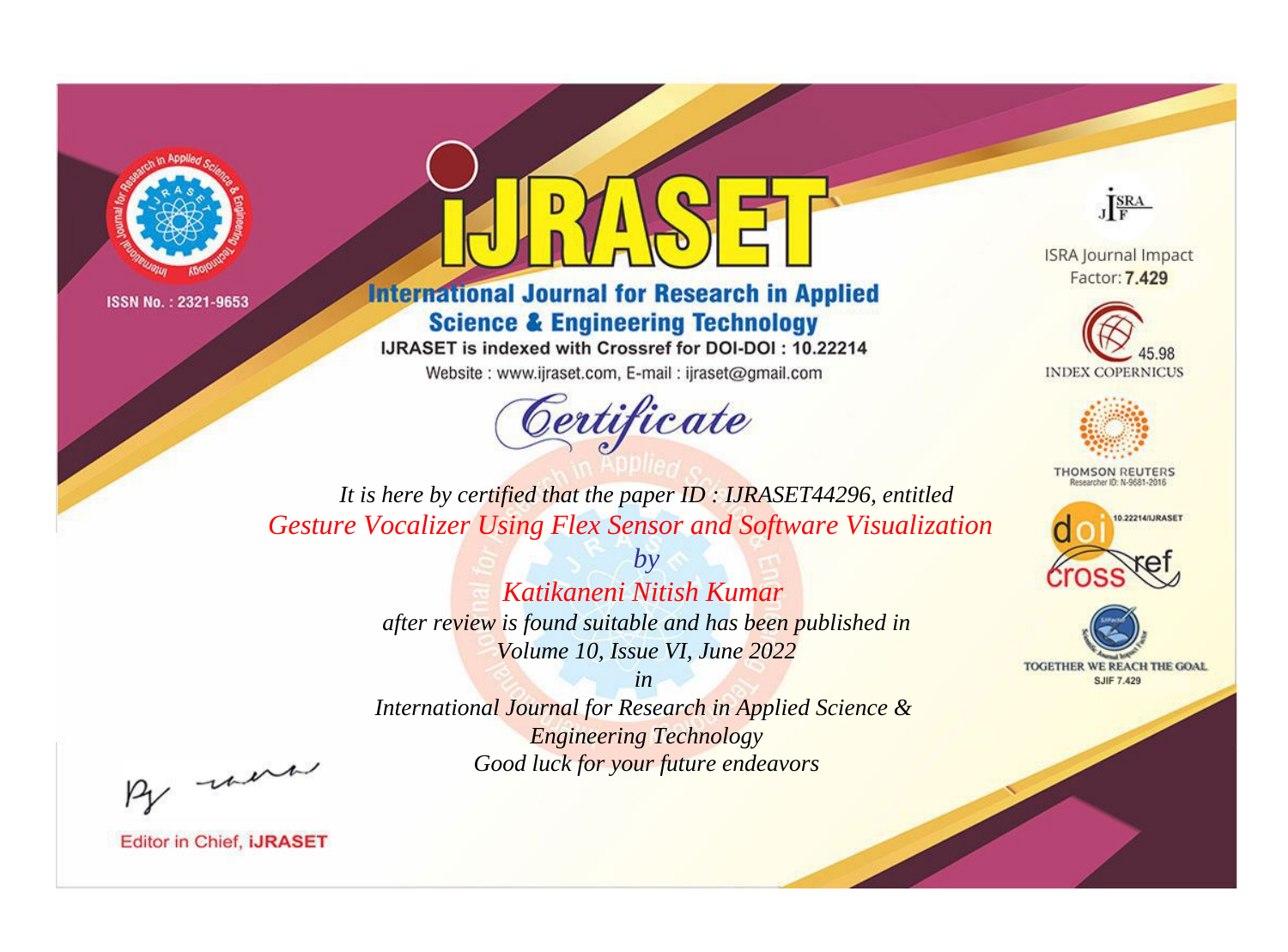



**International Journal for Research in Applied Science & Engineering Technology** 

IJRASET is indexed with Crossref for DOI-DOI: 10.22214

Website: www.ijraset.com, E-mail: ijraset@gmail.com



JERA

**ISRA Journal Impact** Factor: 7.429





**THOMSON REUTERS** 



TOGETHER WE REACH THE GOAL **SJIF 7.429** 

It is here by certified that the paper ID: IJRASET44296, entitled **Gesture Vocalizer Using Flex Sensor and Software Visualization** 

> **Thota Guna Prashant** after review is found suitable and has been published in Volume 10, Issue VI, June 2022

 $b\nu$ 

 $in$ International Journal for Research in Applied Science & **Engineering Technology** Good luck for your future endeavors

By morn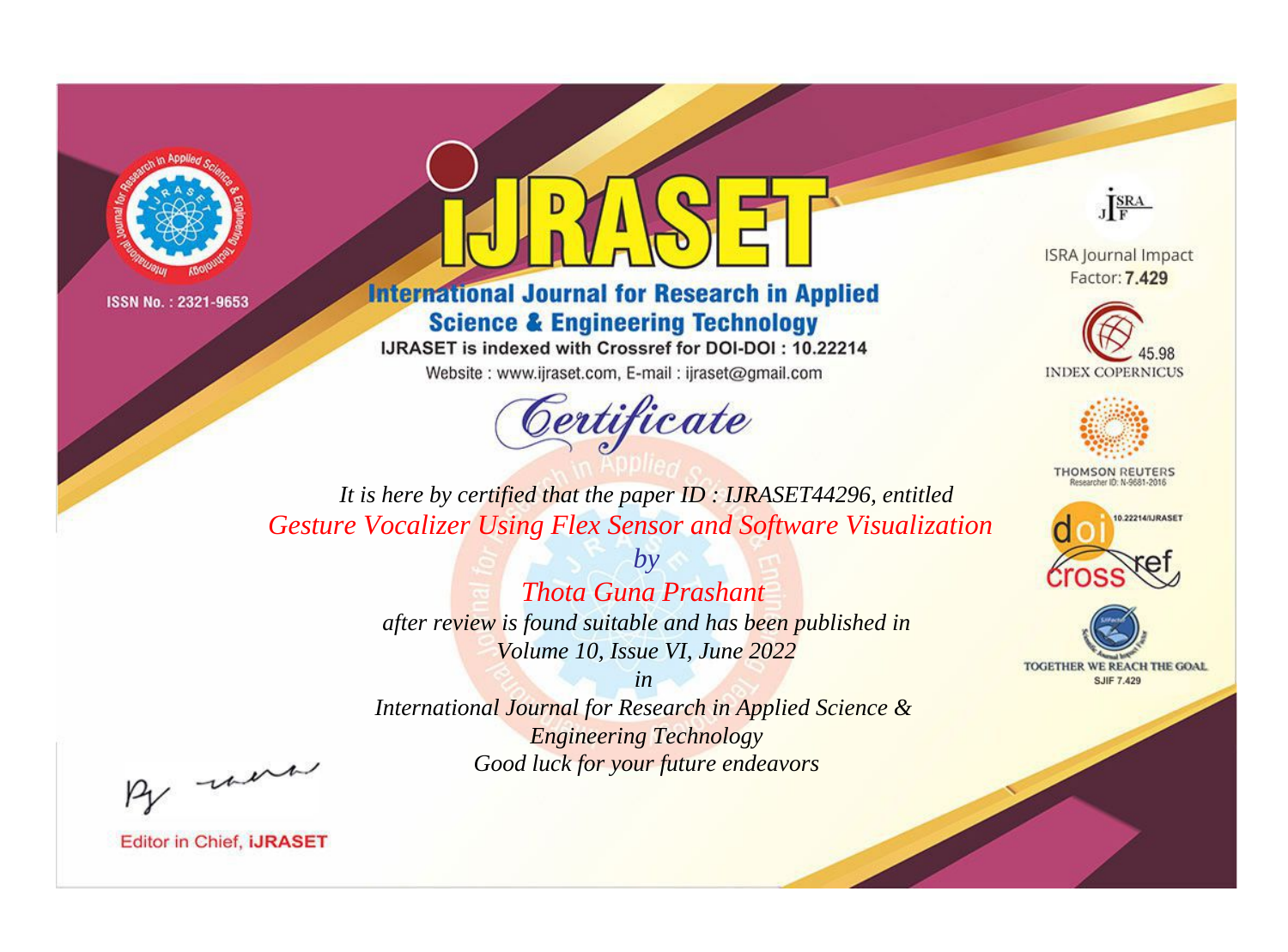



**International Journal for Research in Applied Science & Engineering Technology** 

IJRASET is indexed with Crossref for DOI-DOI: 10.22214

Website: www.ijraset.com, E-mail: ijraset@gmail.com



JERA

**ISRA Journal Impact** Factor: 7.429





**THOMSON REUTERS** 



TOGETHER WE REACH THE GOAL **SJIF 7.429** 

*It is here by certified that the paper ID : IJRASET44296, entitled Gesture Vocalizer Using Flex Sensor and Software Visualization*

> *by Pendli Rishith Reddy after review is found suitable and has been published in Volume 10, Issue VI, June 2022*

> > *in*

*International Journal for Research in Applied Science & Engineering Technology Good luck for your future endeavors*

By morn